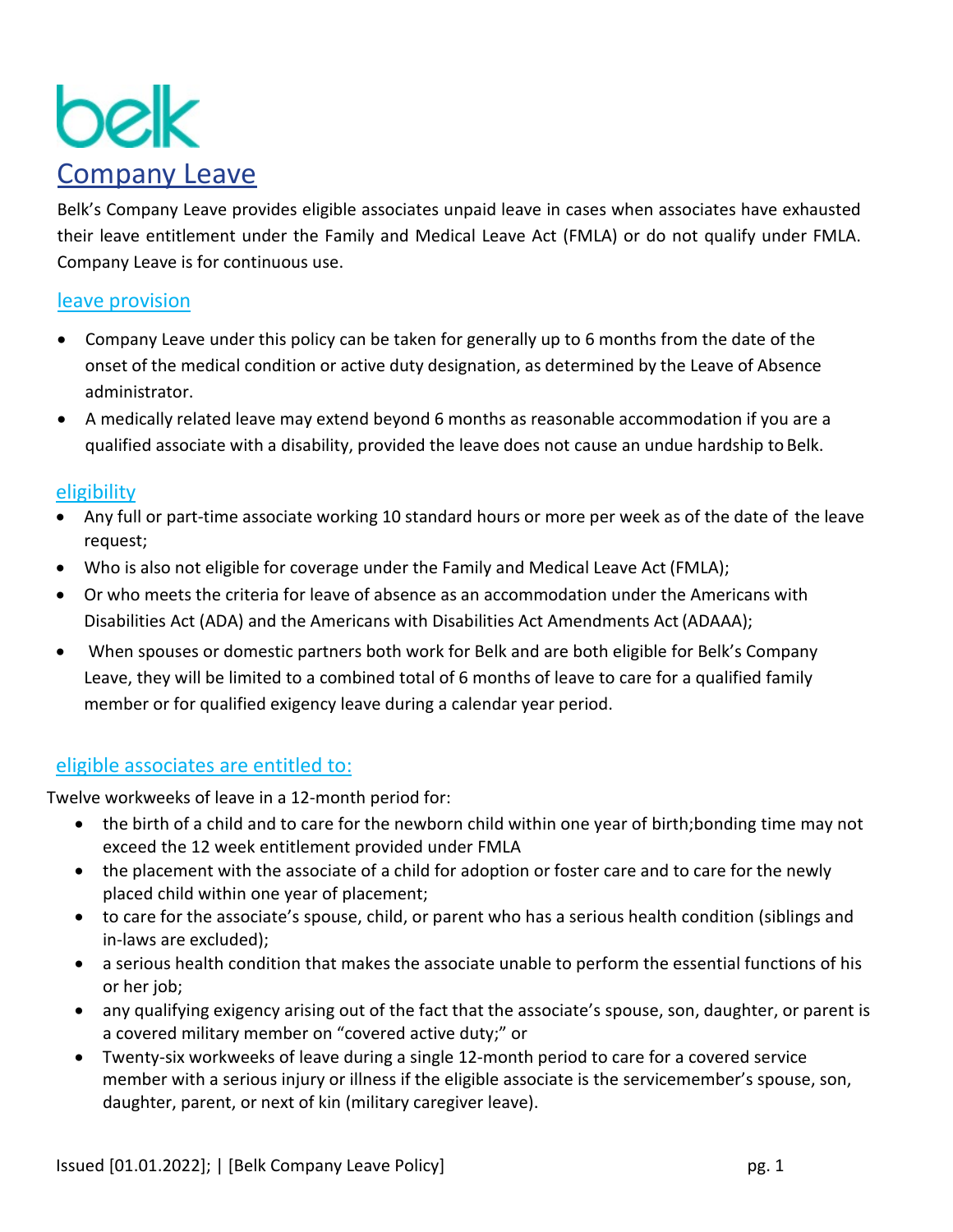

- Paid time off hours do not accrue while on a leave of absence
- You are not eligible for any paid holidays that are observed during unpaid leave
- Any pay you receive for which you are not eligible will be considered a pay advance or overpayment. The overpayment amount will be reconciled from pay, or otherwise recovered, to the extent permitted by law.

# applying for a Belk Company Leave

- First, notify your manager and follow the specific requirements of your location for reporting an absence.
- Second, contact Unum, Belk's leave and disability insurance administrator
	- $\circ$  1.866.240.1469 or [www.unum.com](http://www.mylibertyconnection.com/)
- Third, you or your health care provider must submit any required supporting medical documentation within 15 calendar days of contacting the Leave of Absence Administrator. Failure to provide the requested information in a timely manner may result in a delay or denial of the leave request.

# certification requirements

- Once the Company Leave has been requested, the required health care provider certification and request forms must be completed and returned to the Leave of Absence Administrator, Unum. Failure to provide the required documentation in a timely manner could result in a denial of the leave request or delay the leave start date.
- If the certification is incomplete or insufficient, you'll be provided a written notice stating what additional information is necessary to make the certification complete and sufficient. The Leave of Absence Administrator, Unum, may contact the health care provider to authenticate or to clarify the certification.
- If a complete and sufficient certification has been received, but the Administrator has a reason to doubt that it is valid, you may be required to obtain additional medical certification(s). Unum may choose the health care provider to provide the additional opinions, but generally may not select a health care provider who it employs on a regular or routine basis. Belk is responsible for paying for the additional opinions, including any reasonable travel expenses for you or the family member. While waiting for the additional opinions, you are provisionally entitled to medical leave.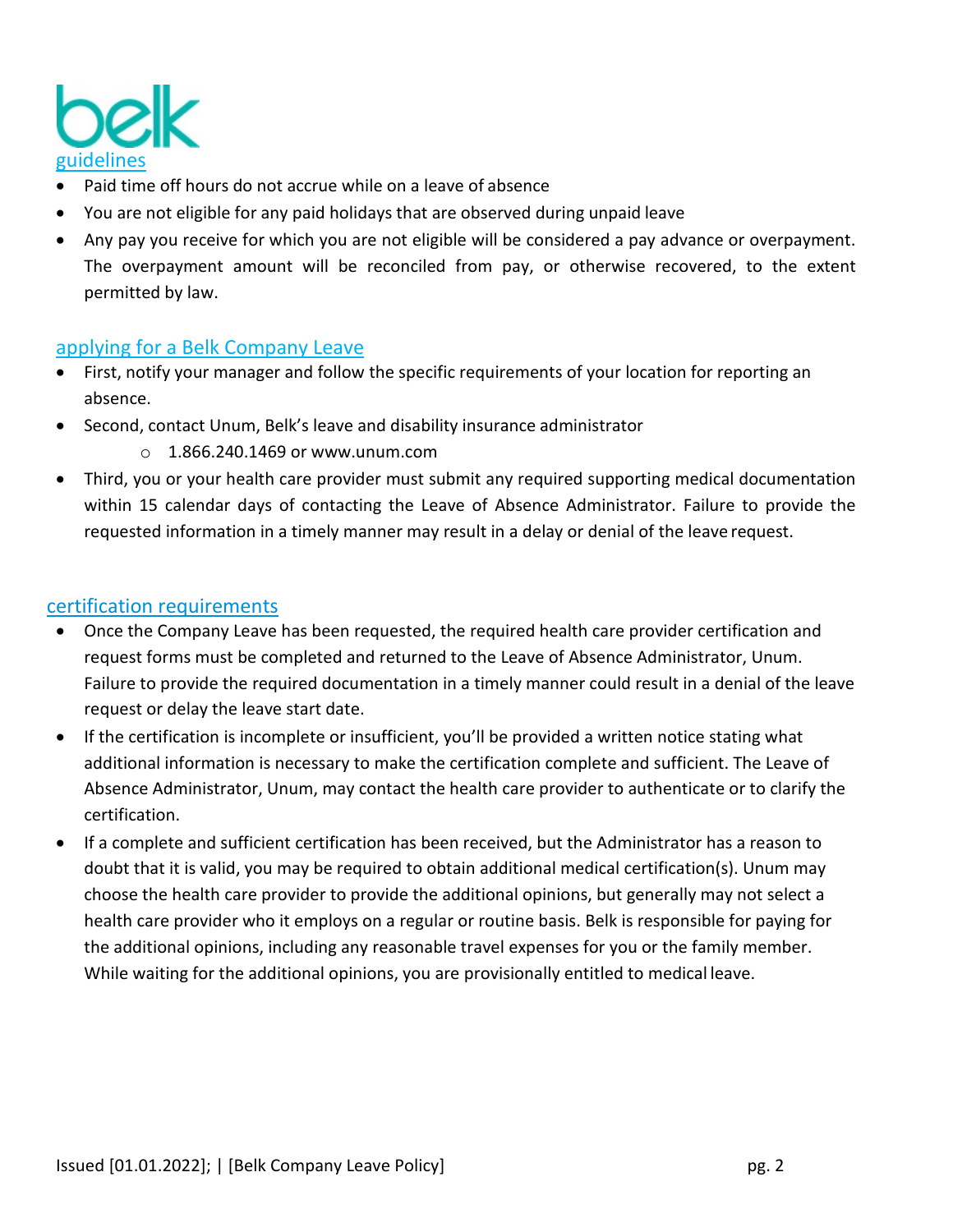

# benefits coverage

- While on leave, you're eligible to continue to participate in most health and insurance plans provided through Belk's Group Benefits Program.
- You must continue to pay any required contributions. While on unpaid leave, you'll receive a bill for your required contributions. Failure to pay required contributions will result in termination of health and insurance benefits coverage.
- Belk will continue to pay the company portion of your health and insurance benefits from the date the leave begins, as long as your required contributions are paid on time.
- While on an unpaid leave of absence, where applicable, Flexible Spending Account (FSA) and Health Savings Account (HSA) contributions cease and Long-term Disability coverage stops.

### extension of leave

• During an approved leave and prior to the expected return to work date, if you'd like to extend your medical leave, you should contact Unum to request an extension of the leave. In addition, you should also contact your manager to provide an updated anticipated return date.

### returning to work from the leave

- For leaves involving your own health condition(s), you may not return to work without written approval from your medical provider. Unum will provide you with Return to Work documentation. This documentation should be completed by the medical provider and returned to HR Shared Services.
- You are expected to return to work on the first business day immediately following the conclusion of a medical leave if an appropriate position is available.
- Failure to return to work immediately following leave may result in disciplinary action, up to and including termination. If while on leave you decide not to return to work at Belk, you must notify your manager as soon as possible.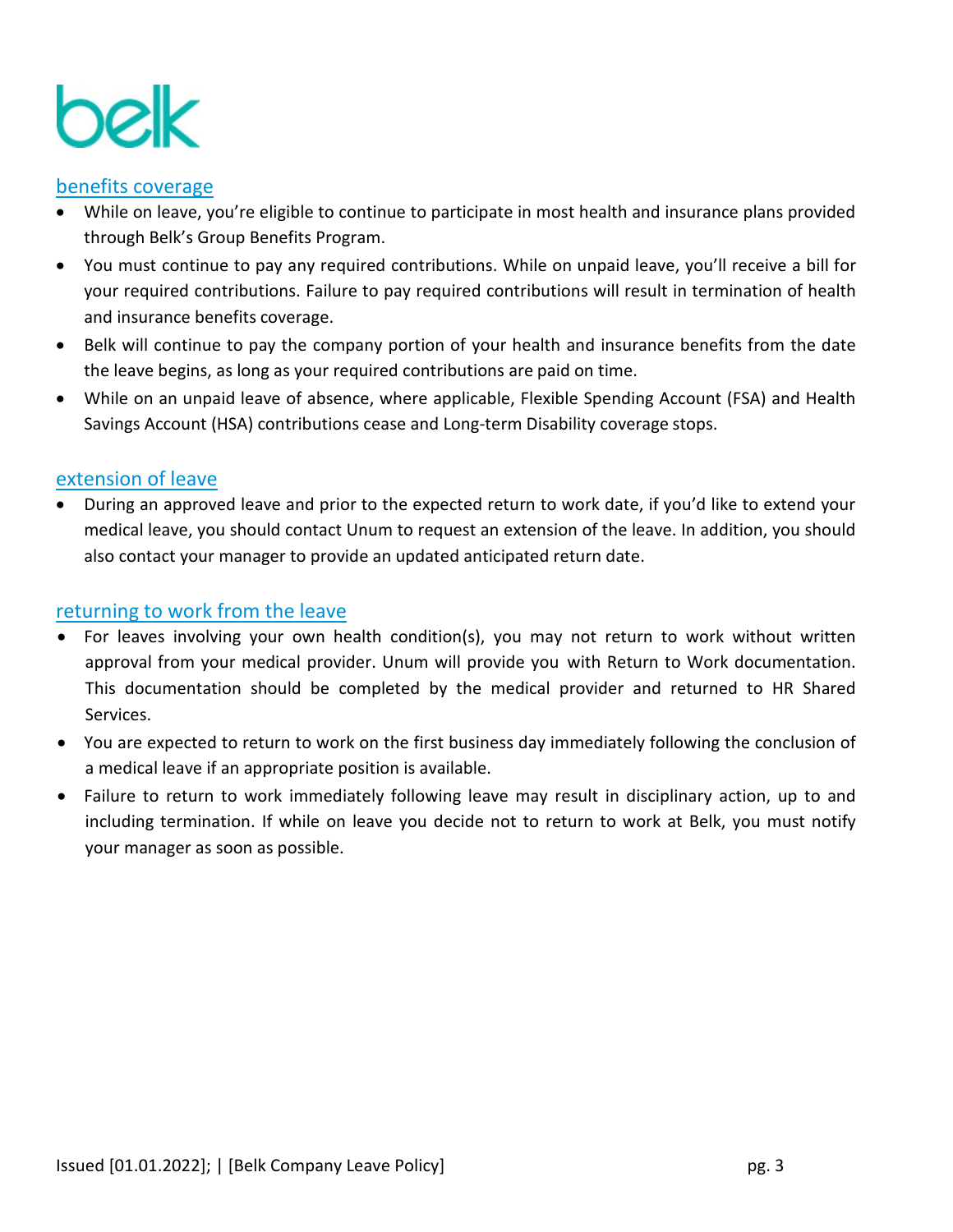

### policy definitions

Family Member

- Spouse means a husband or wife as defined or recognized under state law for purposes of marriage in the state where the associate resides, including "common law" marriage and same sexmarriage.
- Domestic Partner means an adult, at least 18 years of age, who you have been in an exclusive, committed, financially interdependent relationship for at least 12 months with intent to remain so indefinitely.
- Parent means a biological, adoptive, step or foster father or mother, or any other individual who stood in loco parentis to the associate when the associate was a child. This term does not include parents "in law."
- Son or daughter means a biological, adopted or foster child, a stepchild, a legal ward, or a child of a person standing in loco parentis, who is either under age 18 or age 18 or older and "incapable of selfcare because of a mental or physical disability" at the time that leave is to commence.
- In Loco Parentis, Belk will follow the FMLA definition of *in loco parentis* as including those with dayto- day responsibilities to care for or financially support a child. Associates who have no biological or legal relationship with a child may, nonetheless, stand *in loco parentis* to the child and be entitled to leave. Similarly, an associate may take leave to care for someone who, although having no legal or biological relationship to the associate when the associate was a child, stood *in loco parentis* to the associate when the associate was a child, even if they have no legal or biological relationship.

Health Care Provider

- Doctors of medicine or osteopathy authorized to practice medicine or surgery by the state in which the doctor practices.
- Podiatrists, dentists, clinical psychologists, optometrists and chiropractors authorized to practice and performing within the scope of the practice, under the law.
- Nurse practitioners, nurse-midwives, clinical social workers and physician assistants who are authorized to practice in the state and performing within the scope of their practice as defined under state law.
- Christian Science Practitioners listed with the First Church of Christ, Scientist in Boston, **Massachusetts**

Any health care provider recognized by Belk Group Benefits Program or its group health plan insurer or claims administrator.

Serious health condition

• Serious health condition means an illness, injury, impairment or physical or mental condition that

Issued [01.01.2022]; | [Belk company leave policy] pg. 4